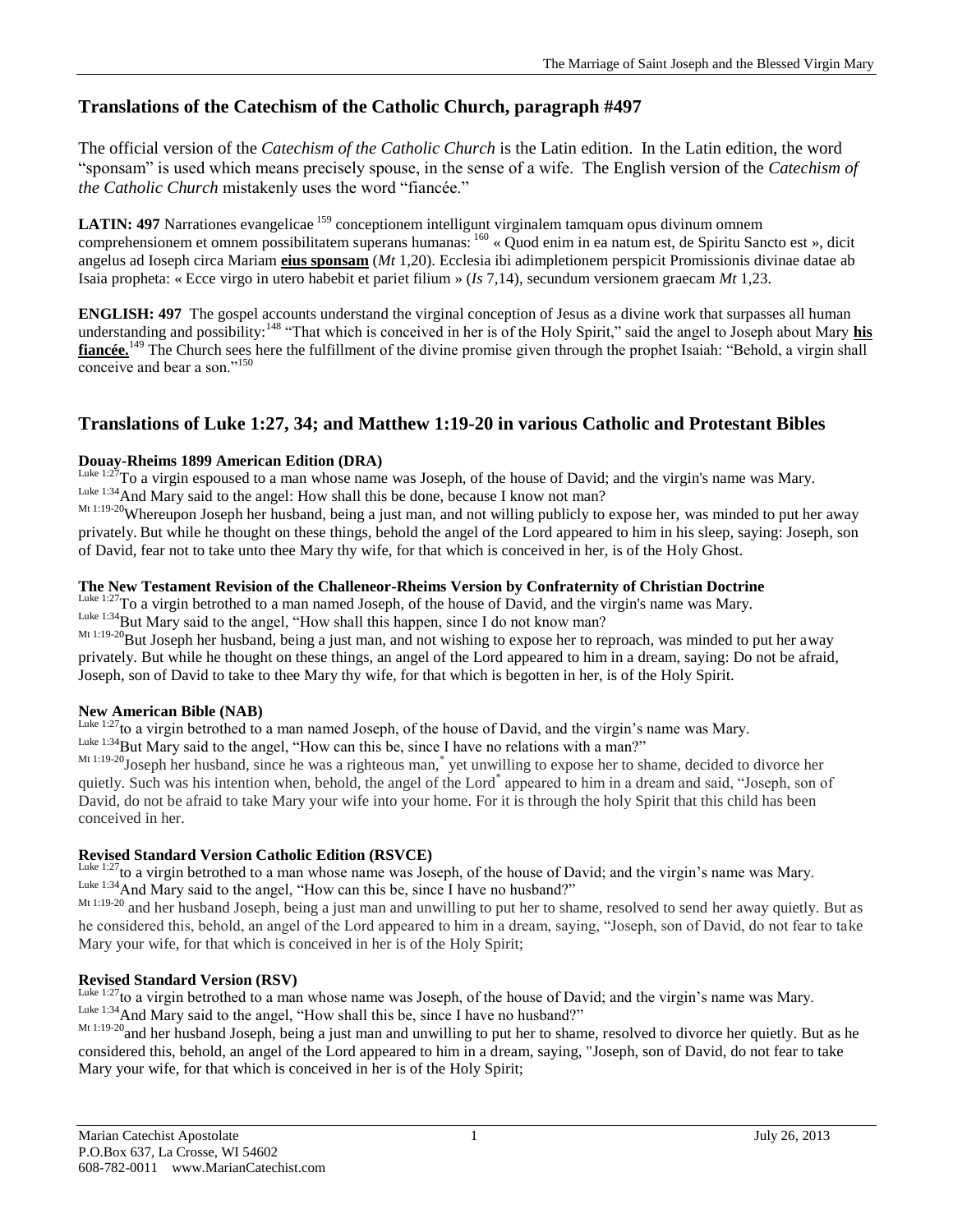# **The Jerusalem Bible**

Luke 1:27to a virgin betrothed to a man named Joseph, of the House of David; and the virgin's name was Mary. Luke 1:34 Mary said to the angel, 'but how can this come about, since I am a virgin?'

Mt 1:19-20 Her husband Joseph; being a man of honour and wanting to spare her publicity, decided to divorce her informally. He had made up his mind to do this when the angel of the Lord appeared to him in a dream and said, 'Joseph son of David, do not be afraid to take Mary home as your wife, because she has conceived what is in her by the Holy Spirit.

## **Knox Bible (KNOX)**

Luke 1:27 where a virgin dwelt, betrothed to a man of David's lineage; his name was Joseph, and the virgin's name was Mary. Luke 1:34 But Mary said to the angel, "How can that be, since I have no knowledge of man?"

Mt 1:19-20Whereupon her husband Joseph (for he was a right minded man, and would not have her put to open shame) was for sending her away in secret. But hardly had this thought come to his mind, when an angel of the Lord appeared to him in a dream, and said, Joseph, son of David, do not be afraid to take thy wife Mary to thyself, for it is by the power of the Holy Ghost that she has conceived this child;

#### **New Revised Standard Version (NRSV)**

Luke 1:27to a virgin engaged to a man whose name was Joseph, of the house of David. The virgin's name was Mary. Luke 1:34 Mary said to the angel, "How can this be, since I am a virgin?"

Mt 1:19-20 Her husband Joseph, being a righteous man and unwilling to expose her to public disgrace, planned to dismiss her quietly. But just when he had resolved to do this, an angel of the Lord appeared to him in a dream and said, "Joseph, son of David, do not be afraid to take Mary as your wife, for the child conceived in her is from the Holy Spirit.

## **New Revised Standard Version Catholic Edition (NRSVCE)**

<sup>Luke 1:27</sup>to a virgin engaged to a man whose name was Joseph, of the house of David. The virgin's name was Mary. Luke 1:34 Mary said to the angel, 'How can this be, since I am a virgin?'

Mt 1:19-20Her husband Joseph, being a righteous man and unwilling to expose her to public disgrace, planned to dismiss her quietly. But just when he had resolved to do this, an angel of the Lord appeared to him in a dream and said, "Joseph, son of David, do not be afraid to take Mary as your wife, for the child conceived in her is from the Holy Spirit.

### **1599 Geneva Bible (GNV)**

Luke 1:27To a virgin affianced to a man whose name *was* Joseph, of the [\[a\]](http://www.biblegateway.com/passage/?search=Luke%201:27&version=GNV#fen-GNV-24914a#fen-GNV-24914a) house of David, and the virgin's name *was* Mary. Luke 1:34Then said Mary unto the Angel, "How shall this be, seeing I know not man?"

Mt 1:19-20 Then Joseph her husband being a just man, and not willing to make her a public example, was minded to put her away secretly. But while he thought these things, behold, the Angel of the Lord appeared unto him in a dream, saying, Joseph, the son of David, fear not to [a]take Mary thy [b]wife: for that which is [c]conceived in her, is of the holy Ghost.

#### **American Standard Version (ASV)**

Luke 1:27to a virgin betrothed to a man whose name was Joseph, of the house of David; and the virgin's name was Mary. Luke 1:34 And Mary said unto the angel, How shall this be, seeing I know not a man?

Mt 1:19-20<br>And Joseph her husband, being a righteous man, and not willing to make her a public example, was minded to put her away privily. But when he thought on these things, behold, an angel of the Lord appeared unto him in a dream, saying, Joseph, thou son of David, fear not to take unto thee Mary thy wife: for that which is conceived in her is of the Holy Spirit.

# **Amplified Bible (AMP)**

Luke 1:27To a girl never having been married *and* a virgin engaged to be married to a man whose name was Joseph, a descendant of the house of David; and the virgin's name was Mary.

 $L_{\text{like}}$  1:34 And Mary said to the angel, How can this be, since I have no [intimacy with any man as a] husband?

Mt 1:19-20 And her [promised] husband Joseph, being a just and upright man and not willing to expose her publicly and to shame and disgrace her, decided to repudiate and dismiss (divorce) her quietly and secretly. But as he was thinking this over, behold, an angel of the Lord appeared to him in a dream, saying, Joseph, descendant of David, do not be afraid to take Mary [as] your wife, for that which is conceived in her is of (from, out of) the Holy Spirit.

#### **Common English Bible (CEB)**

Luke 1:27to a virgin who was engaged to a man named Joseph, a descendant of David's house. The virgin's name was Mary. Luke 1:34 Then Mary said to the angel, "How will this happen since I haven't had sexual relations with a man?"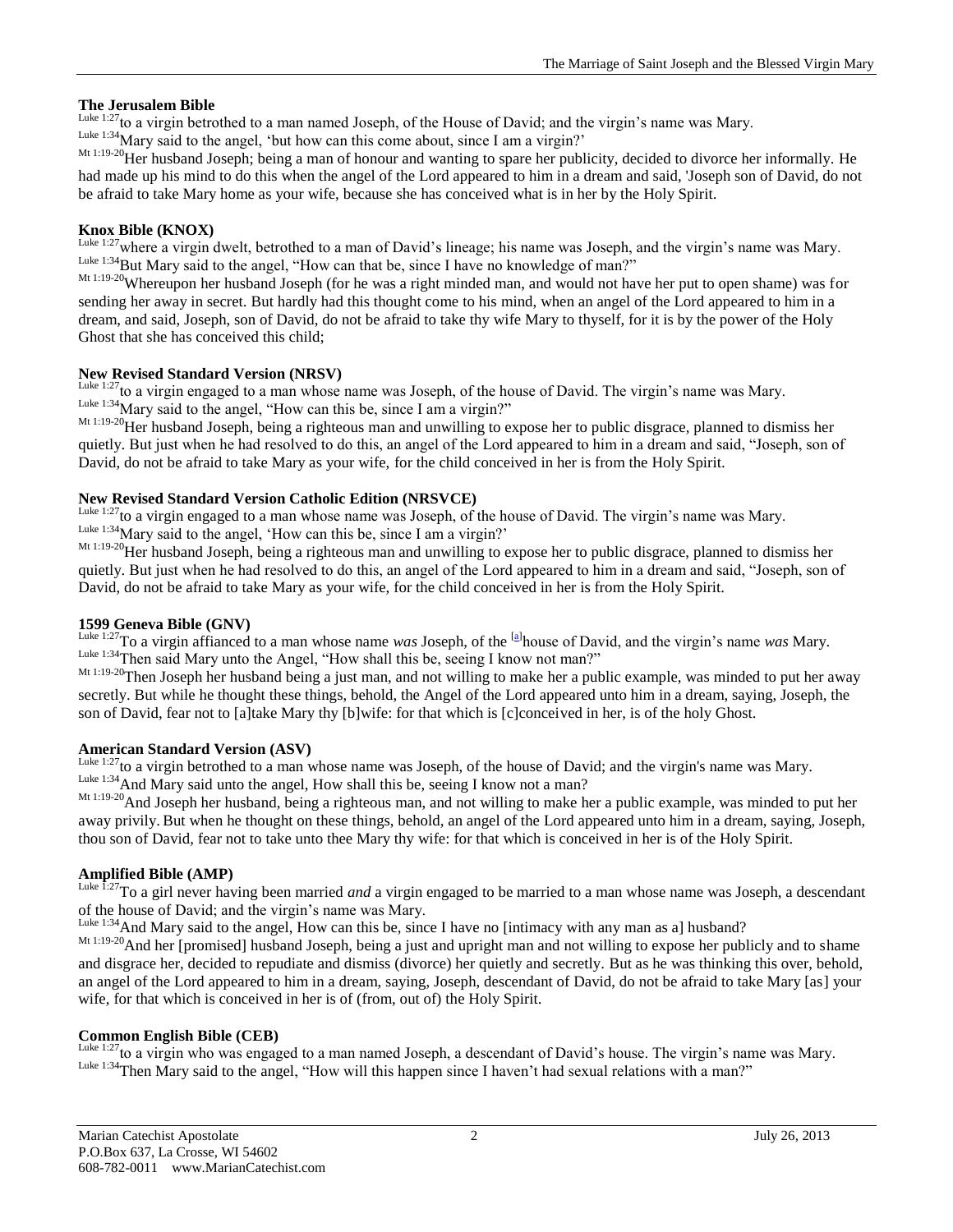Mt 1:19-20 Joseph her husband was a righteous man. Because he didn't want to humiliate her, he decided to call off their engagement quietly. As he was thinking about this, an angel from the Lord appeared to him in a dream and said, "Joseph son of David, don't be afraid to take Mary as your wife, because the child she carries was conceived by the Holy Spirit.

# **Complete Jewish Bible (CJB)**

Luke 1: $27$  to a virgin engaged to a man named Yosef, of the house of David; the virgin's name was Miryam. Luke 1:34<sup>c</sup>How can this be," asked Miryam of the angel, "since I am a virgin?"

Mt 1:19-20 Her husband-to-be, Yosef, was a man who did what was right; so he made plans to break the engagement quietly, rather than put her to public shame. But while he was thinking about this, an angel of Adonai appeared to him in a dream and said, "Yosef, son of David, do not be afraid to take Miryam home with you as your wife; for what has been conceived in her is from the Ruach HaKodesh.

# **Darby Translation (DARBY)**

Luke 1:27<sub>to a virgin betrothed to a man whose name [was] Joseph, of the house of David; and the virgin's name [was] Mary.</sub> Luke 1:34 But Mary said to the angel, "How shall this be, since I know not a man?"

Mt 1:19-20 But Joseph, her husband, being [a] righteous [man], and unwilling to expose her publicly, purposed to have put her away secretly; but while he pondered on these things, behold, an angel of [the] Lord appeared to him in a dream, saying, Joseph, son of David, fear not to take to [thee] Mary, thy wife, for that which is begotten in her is of [the] Holy Spirit.

#### **Easy-to-Read Version (ERV)**

Luke 1:26-27 During Elizabeth's sixth month of pregnancy, God sent the angel Gabriel to a virgin girl who lived in Nazareth, a town in Galilee. She was engaged to marry a man named Joseph from the family of David. Her name was Mary. Luke 1:34 Mary said to the angel, "How will this happen? I am still a virgin."

Mt 1:19-20 Mary's husband, Joseph, was a good man. He did not want to cause her public disgrace, so he planned to divorce her secretly. But after Joseph thought about this, an angel from the Lord came to him in a dream. The angel said, "Joseph, son of David, don't be afraid to accept Mary to be your wife. The baby inside her is from the Holy Spirit.

## **English Standard Version (ESV)**

 $L_{\text{uke }1.27}$  to a virgin betrothed to a man whose name was Joseph, of the house of David. And the virgin's name was Mary. Luke 1:34 And Mary said to the angel, "How will this be, since I am a virgin?"

19 And her husband Joseph, being a just man and unwilling to put her to shame, resolved to divorce her quietly. 20 But as he considered these things, behold, an angel of the Lord appeared to him in a dream, saying, "Joseph, son of David, do not fear to take Mary as your wife, for that which is conceived in her is from the Holy Spirit.

# **English Standard Version Anglicised (ESVUK)**

Luke 1:27to a virgin betrothed to a man whose name was Joseph, of the house of David. And the virgin's name was Mary. Luke 1:34 And Mary said to the angel, "How will this be, since I am a virgin?"

19 And her husband Joseph, being a just man and unwilling to put her to shame, resolved to divorce her quietly. 20 But as he considered these things, behold, an angel of the Lord appeared to him in a dream, saying, "Joseph, son of David, do not fear to take Mary as your wife, for that which is conceived in her is from the Holy Spirit.

# **Good News Translation (GNT)**

Luke 1:27He had a message for a young woman promised in marriage to a man named Joseph, who was a descendant of King David. Her name was Mary.

Luke 1:34 Mary said to the angel, "I am a virgin. How, then, can this be?"

Mt 1:19-20 Joseph was a man who always did what was right, but he did not want to disgrace Mary publicly; so he made plans to break the engagement privately. While he was thinking about this, an angel of the Lord appeared to him in a dream and said, "Joseph, descendant of David, do not be afraid to take Mary to be your wife. For it is by the Holy Spirit that she has conceived.

#### **King James Version (KJV)**

Luke 1:27To a virgin espoused to a man whose name was Joseph, of the house of David; and the virgin's name was Mary. Luke 1:34Then said Mary unto the angel, "How shall this be, seeing I know not a man?"

Mt 1:19-20 Then Joseph her husband, being a just man, and not willing to make her a public example, was minded to put her away privily. But while he thought on these things, behold, the angel of the Lord appeared unto him in a dream, saying, Joseph, thou son of David, fear not to take unto thee Mary thy wife: for that which is conceived in her is of the Holy Ghost.